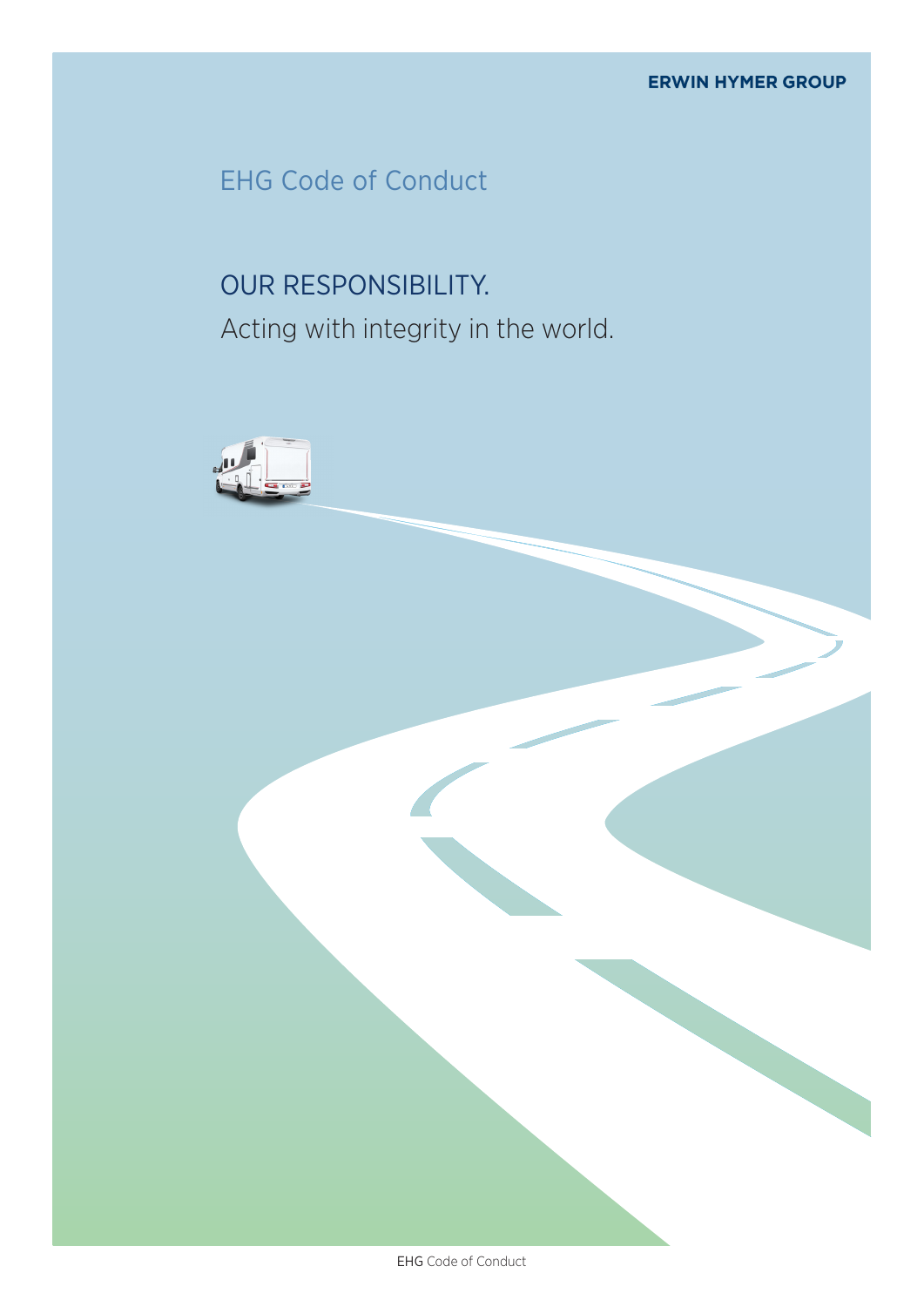## Contents

## Foreword

## HOW WE DO BUSINESS. WITH ECONOMIC FORESIGHT. I

- 1 Donations. How we deal with them.
- 2 Conflicts of interest. How we solve them.
- 3 Free competition. How we make it fair.
- 4 Transparent financial reporting. How we ensure it.
- 5 International trade controls. How we support them.
- 6 Bans on money laundering and terrorist financing. How we respect them.
- 7 Purchasing and suppliers. How we deal with each other in a trusting manner.
- 8 Insider information. How we handle it sensitively.

### HOW WE FULFILL OUR SOCIAL RESPON-SIBILITY. WITH RESPECT AND HUMANITY. II

8

11

4

5

1 Equal treatment and mutual appreciation, AGG (General Equal Treatment Act), equal treatment of the severely disabled, inclusion of people with disabilities. Our values.

- 2 Occupational health and safety management. Our responsibility.
- 3 Human rights and fair working conditions. Our benchmark.
- 4 Co-determination within the company. Our claim.
- 5 Donations and sponsoring. Our rules.

## HOW WE SEE OUR ECOLOGICAL RESPON-SIBILITY. WITH REGARD TO THE ENVIRON-MENT AND SOCIETY. III

- 
- 1 Environmental protection. Our actions are decisive.
- 2 Sustainability in the value chain. Our actions have consequences.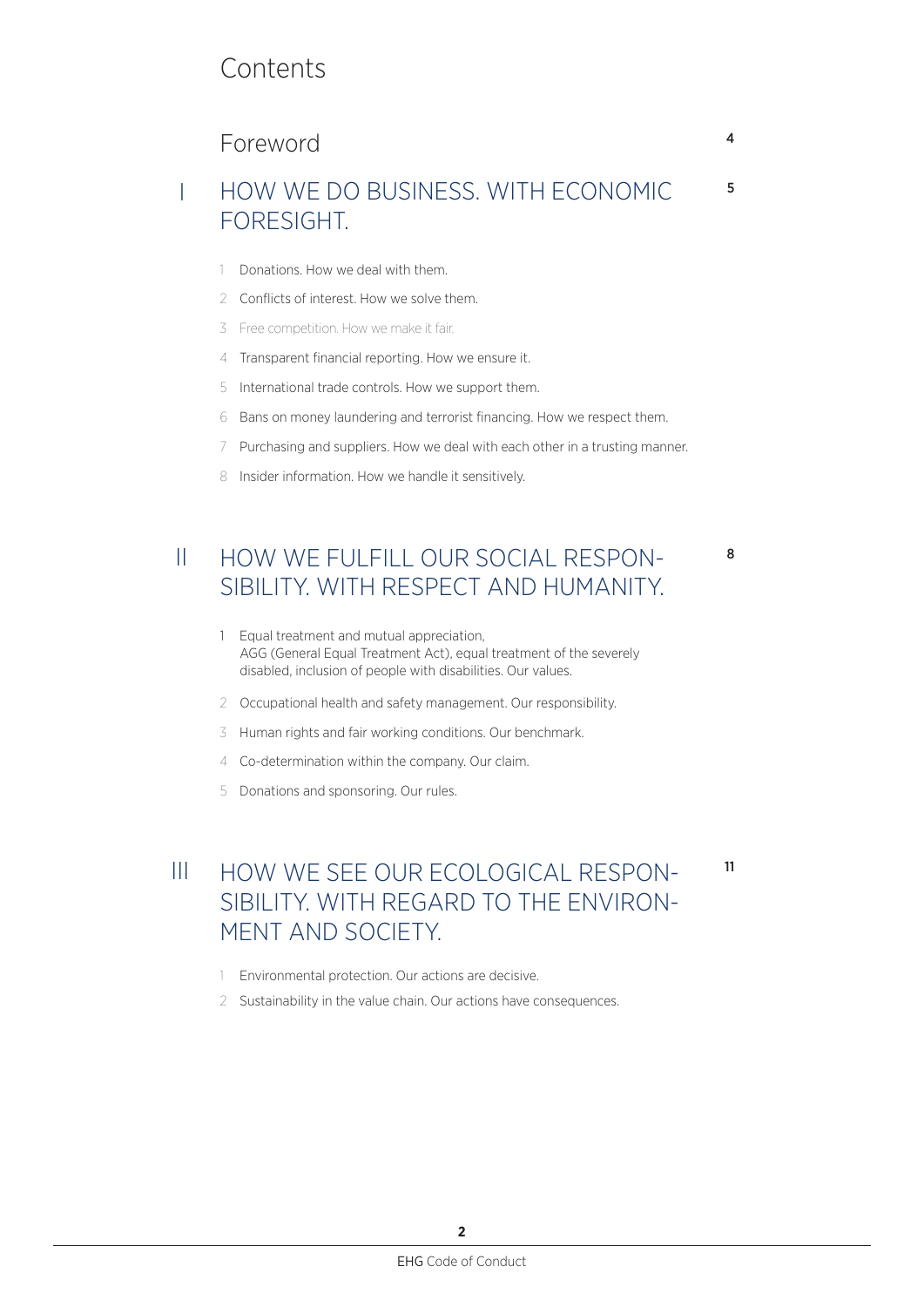13

16

## HOW WE IMPLEMENT INDIVIDUAL PROTEC-TION. WITH SPECIAL ATTENTION TO DATA SECURITY. IV

- 1 Data protection and data security. What is important to us.
- 2 Protection of the company. What benefit we get from it.
- 3 Dealing with corporate property. How resources are conserved.
- 4 Dealing with social media. Where the boundaries are.
- 5 Public relations. How we want to be seen.
- 6 Dealing with authorities. Why cooperation is indispensable.

## HOW WE SUPPORT EACH OTHER AT ALL TIMES. WITH RESPONSIBILITY AND EMPATHY. V

- 1 Procedure for reporting violations Speak!
- 2 Contact for Compliance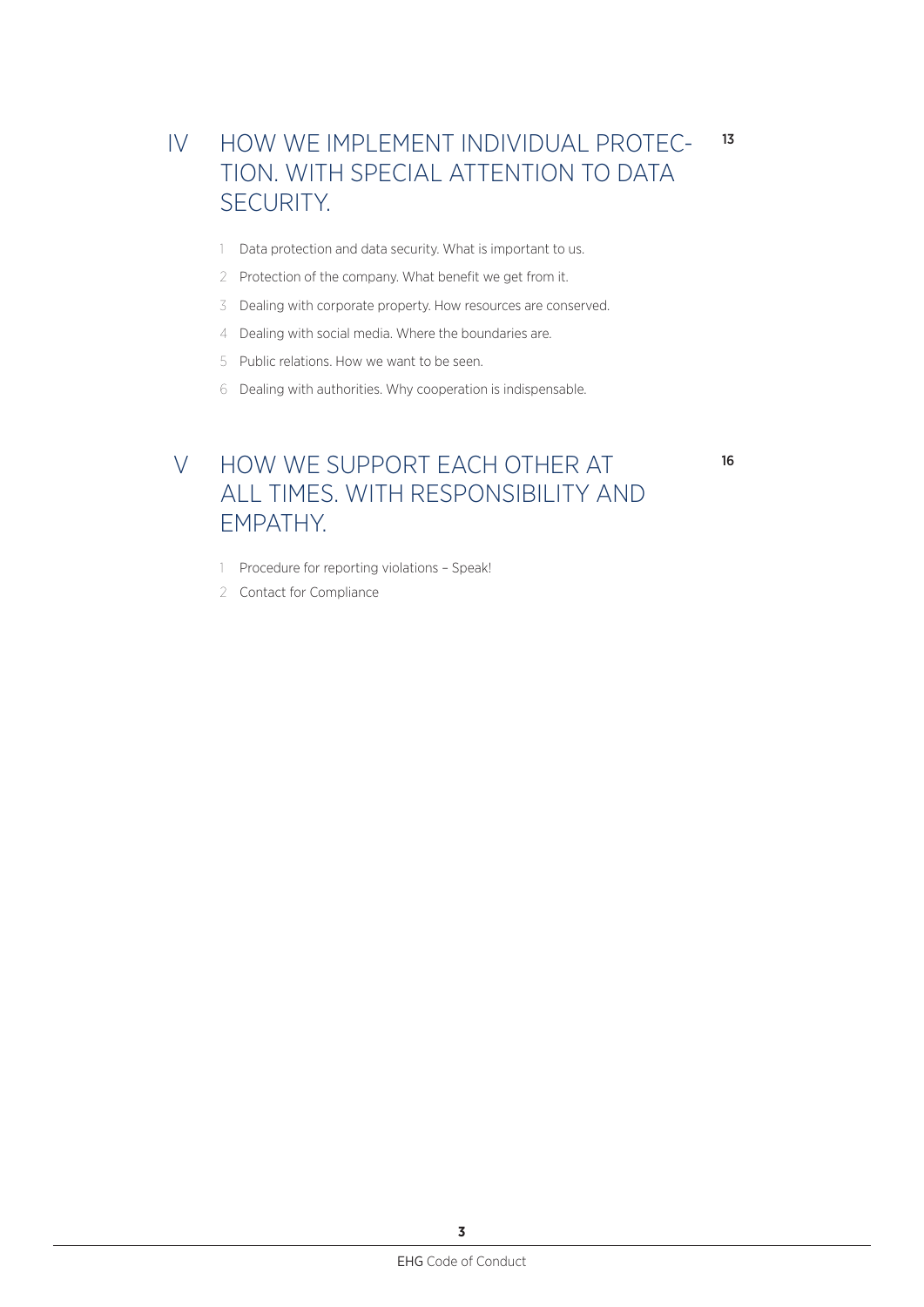## FOREWORD









Executive Board (from top to bottom) Martin Brandt, Jan de Haas, Jan Francke, Stefan Junker

We, the Erwin Hymer Group (EHG)<sup>1</sup>, are a company with a long tradition, grown from an unparalleled pioneering spirit, great inventiveness, and high integrity. We are characterized by our down-to-earthness, determination, and a great sense of responsibility for company employees<sup>2</sup>, customers, business partners, the public, and the environment.

Everyone in the Erwin Hymer Group has a responsibility to uphold the reputation of the Group and avert any damage to it. This responsibility is based on our basic ethical values and our actions, which are characterized by the principle of sustainability. We respect human rights, the interests of our company employees and their representatives, protect the environment, promote fair competition, and take consistent action to combat corruption. Our membership in the United Nations Global Compact is an expression of this claim.

It goes without saying that the Executive Board, management, executives, and employees must act in accordance with the rules. This is our conviction and expected of all members of the company in equal measure.

We do not tolerate violations of legal regulations or internal rules, as they lead to considerable disadvantages for the company, such as fines and claims for damages. This is compounded by a loss of public confidence in our brands, products, and services. Deliberate and intentional misconduct will be sanctioned within the framework of legal provisions.

To meet our high standards, we are all jointly responsible for acting with integrity in accordance with the law and our internal guidelines. All regulations contained in this Code of Conduct are binding for us as members of the EHG.

We promote a culture of open communication in which errors and indications of violations can also be addressed and reported openly and without personal disadvantage, so that the Erwin Hymer Group is always in a position to improve and achieve its common global goals.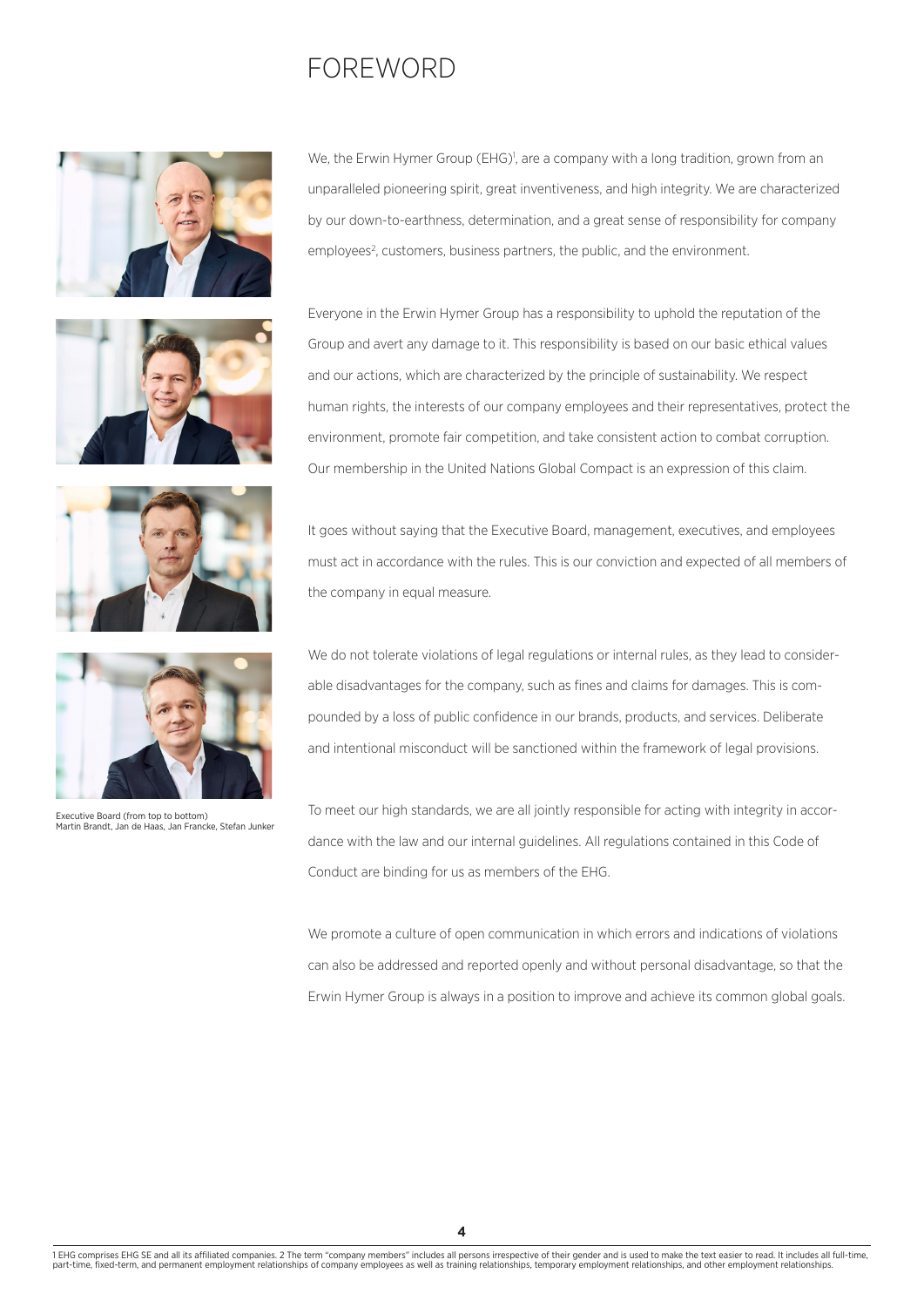

**5**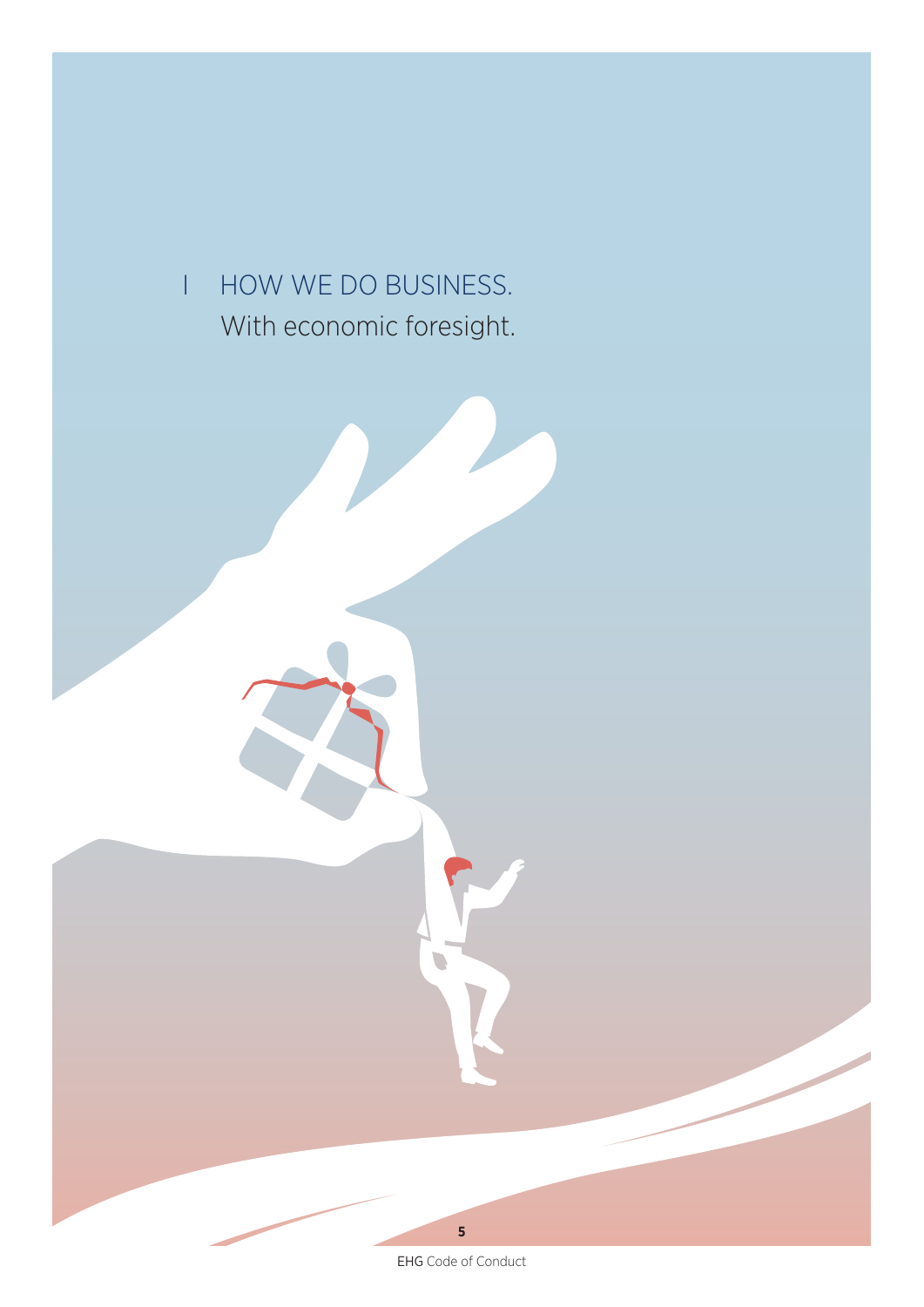#### Donations. HOW WE DEAL WITH THEM. 1

For us, integrity in business transactions has the highest priority. In order to maintain this standard and to prevent corruption, a gift, entertainment, an invitation to an event or other benefit, including from third parties, may only be accepted if and to the extent ethically and legally permissible, thus excluding any undue influence on business decisions. This also applies to gifts from us to third parties, especially public officials and business partners.

#### Conflicts of interest. HOW WE SOLVE THEM. 2

In our view, business relationships and decisions must be free of personal interests and family ties. Moreover, only factual criteria may be taken into account when making personnel decisions or entering into business relationships with third parties. We therefore expect our Executive Board members, managing directors, managers, and employees to always keep the company's well-being in mind when making professional decisions and to place this principle before private concerns. By disclosing any or actual conflicts of interest and acting transparently, we prevent any disadvantages for our Group.

#### Free competition. HOW WE MAKE IT FAIR. 3

We observe the applicable requirements of consumer protection as well as antitrust and competition law without any ifs and buts. We are committed to global trade and competition by fair means. Actions that conflict with fair competition and violate laws are contrary to our values and will not be tolerated.

#### Transparent financial reporting. HOW WE ENSURE IT. 4

The financial reporting of EHG is always based on the respective local and current accounting standards worldwide and reflects the actual financial, asset, and earnings position of EHG. It goes without saying that we prepare all reports conscientiously and provide the responsible authorities with correct data. In the event of any uncertainties, we are always available to answer questions and deal with them in a solution-oriented manner.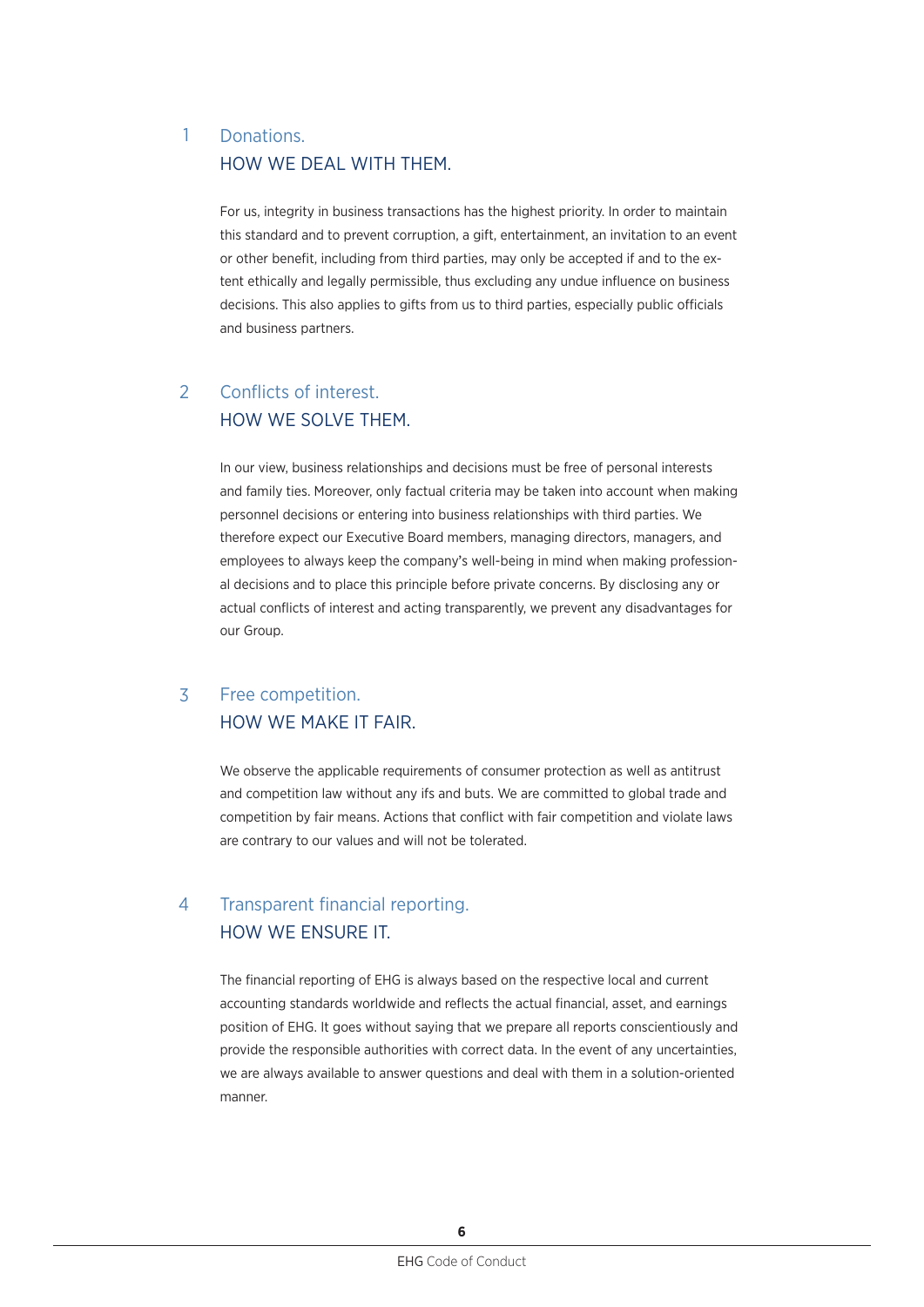#### International trade controls. HOW WE SUPPORT THEM. 5

We maintain worldwide business relations. Strict adherence to relevant trade controls and the applicable regulations on import and export control as well as German and international foreign trade regulations is a matter of course for EHG. In doing so, the rights of the employees and the European regulations on data protection must also be taken into full consideration.

#### Bans on money laundering and terrorist financing. HOW WE RESPECT THEM. 6

As an internationally operating company, EHG observes national, European and international regulations to combat money laundering and the financing of terrorism and ensures that infringements are excluded through awareness-raising and training. Should anyone in our company become aware that a payment is being either misused or passed on to third parties not involved in the transaction, they will report this and EHG will report the matter to the relevant authorities.

#### Purchasing and suppliers. HOW WE DEAL WITH EACH OTHER IN A TRUSTING MANNER. 7

The purchasing department of EHG and all persons and sub-departments authorized by it are responsible for the professional procurement of goods and services at the best possible conditions and for the benefit of EHG. In doing so, they always act in accordance with internal company guidelines and with the locally applicable law and legislation of the country in which EHG operates. The purchasing department is always to be involved in all purchasing activities and is directly responsible for avoiding disadvantages for EHG.

#### Insider information. HOW WE HANDLE IT SENSITIVELY. 8

As part of a listed company, it is essential for us to protect the confidence of investors in the functioning of the capital market and the ability of EHG to act. Therefore, we adhere to the given rules for handling transactions and insider information as well as to the prohibition of recommendations or insider trading and also to the obligations of confidentiality.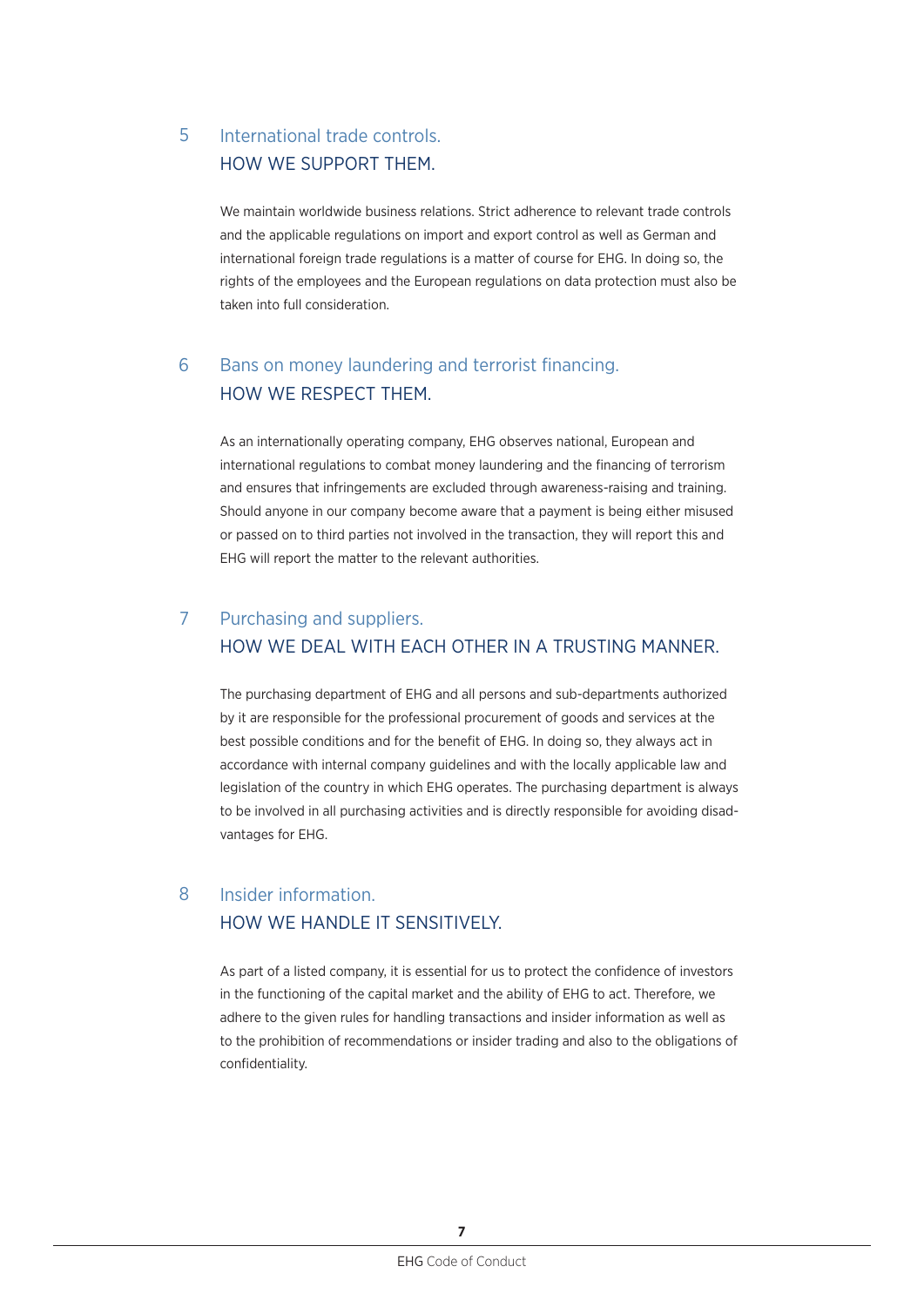HOW WE FULFILL OUR SOCIAL RESPONSIBILITY. With respect and humanity.  $\overline{\prod}$ 



EHG Code of Conduct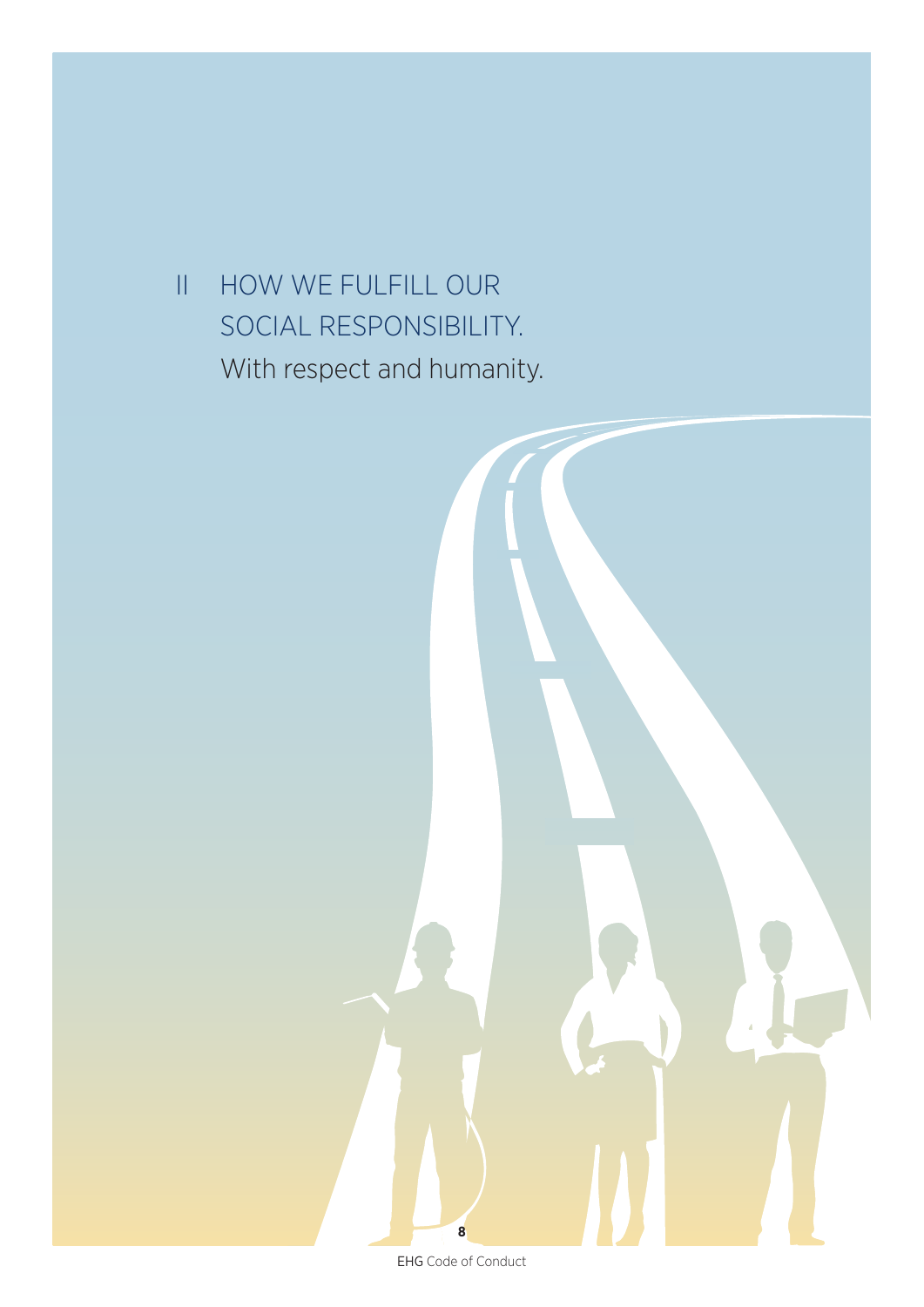Equal treatment and mutual appreciation, AGG (General Equal Treatment Act), equal treatment of the severely disabled, inclusion of people with disabilities. OUR VALUES. 1

We treat each other with respect. We talk to each other, not about each other. Discrimination and harassment, particularly on the basis of gender, age, origin, religion, sexual orientation, or existing impairments, are not tolerated, nor is bullying. Instead, appreciation, tolerance, mutual understanding, and openness characterize our behavior in everyday business life. This includes in particular the inclusion and fair treatment of people with disabilities.

#### Occupational health and safety management. OUR RESPONSIBILITY.  $\mathcal{L}$

EHG takes its responsibility for the health and safety of its employees very seriously. The development and improvement of the health and safety compatibility of workplaces and the working environment are always given a high degree of attention.

EHG attaches particular importance to compliance with all national and European labor laws as well as to the continuous promotion of the professional and social competence of its employees.

#### Human rights and fair working conditions. OUR BENCHMARK. 3

We reject all forms of exploitation, slavery, and human trafficking and expect the same from our business partners. We also expect our business partners to be willing to protect women and children and to reject exploitation through forced labor. We will not purchase goods that have been produced as a result of slavery, human trafficking, or forced labor in any form.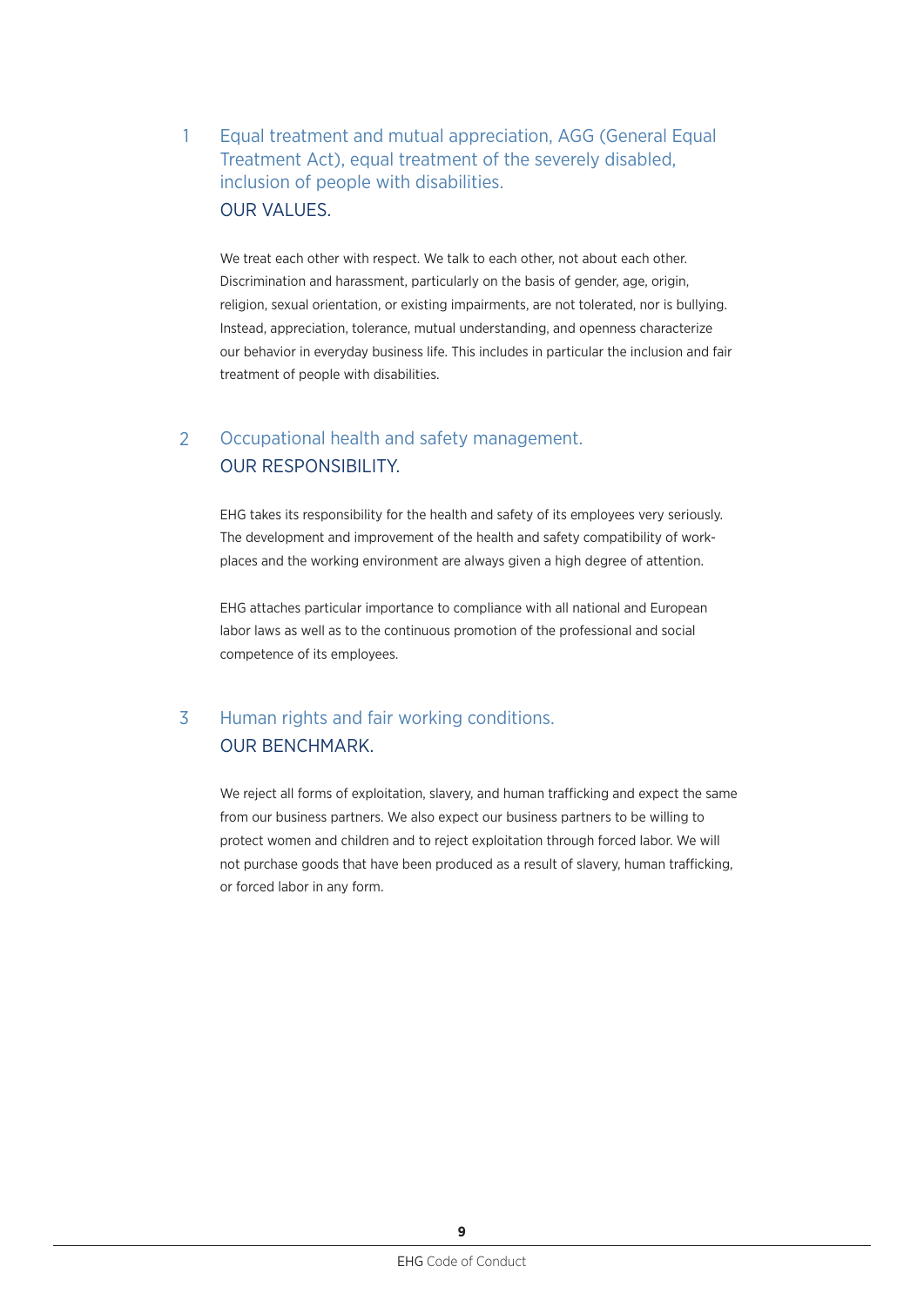#### Co-determination in the company. OUR CLAIM. 4

Within the framework of co-determination at operational level, which is determined by law and statute, great importance is attached to the Group Works Council and the locally responsible works councils of the EHG companies and, taking into account the special agreement, the SE Works Council. Cooperation and observance of co-determination are part of our corporate culture and firmly anchored in our codex.

#### Donations and sponsoring. OUR RULES. 5

We are aware of our social responsibility with regard to donations and sponsoring. We only promote others in accordance with our values, our goals, and our responsibility for sustainability. Any support provided is transparent and in accordance with our donation and sponsoring guidelines.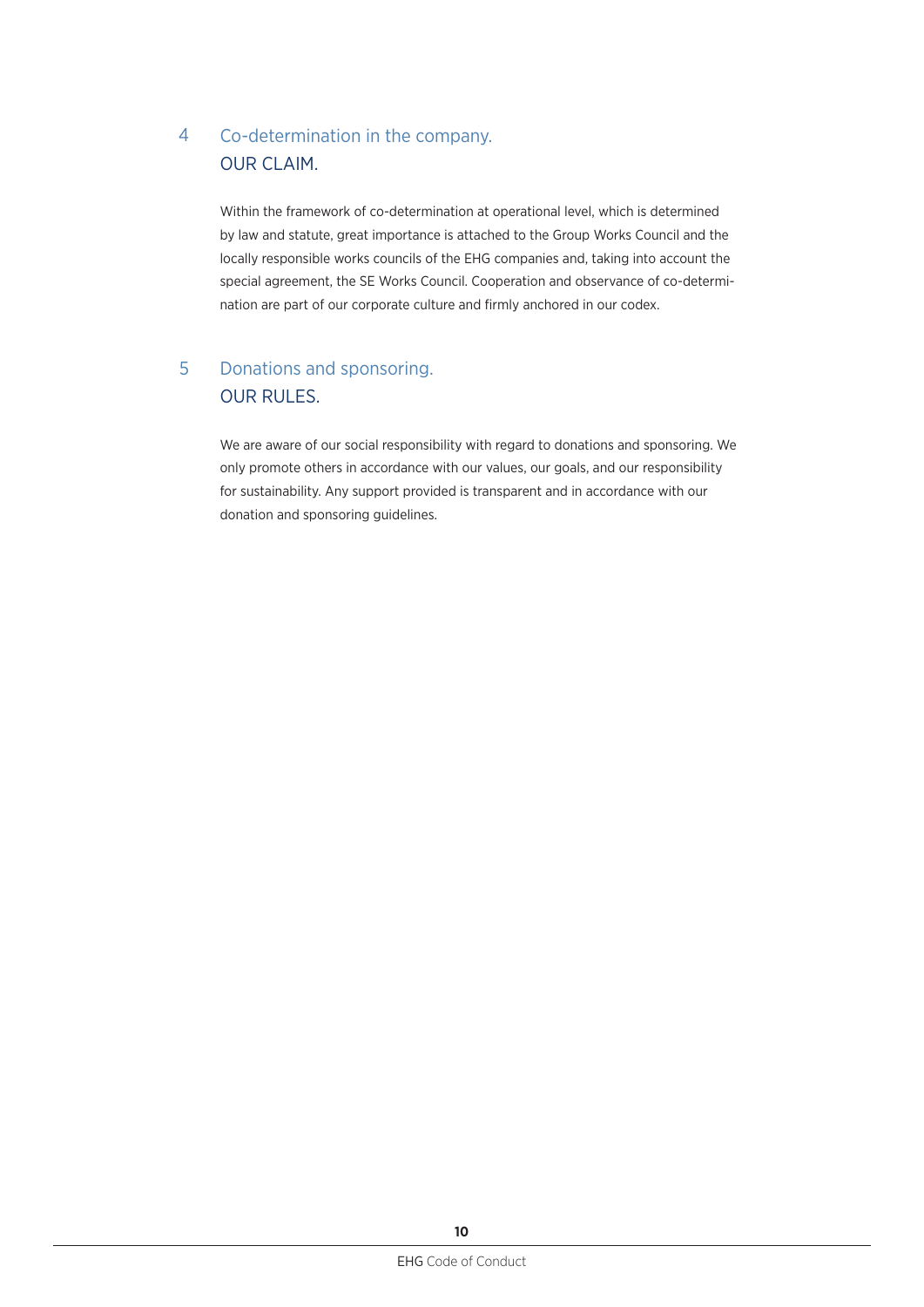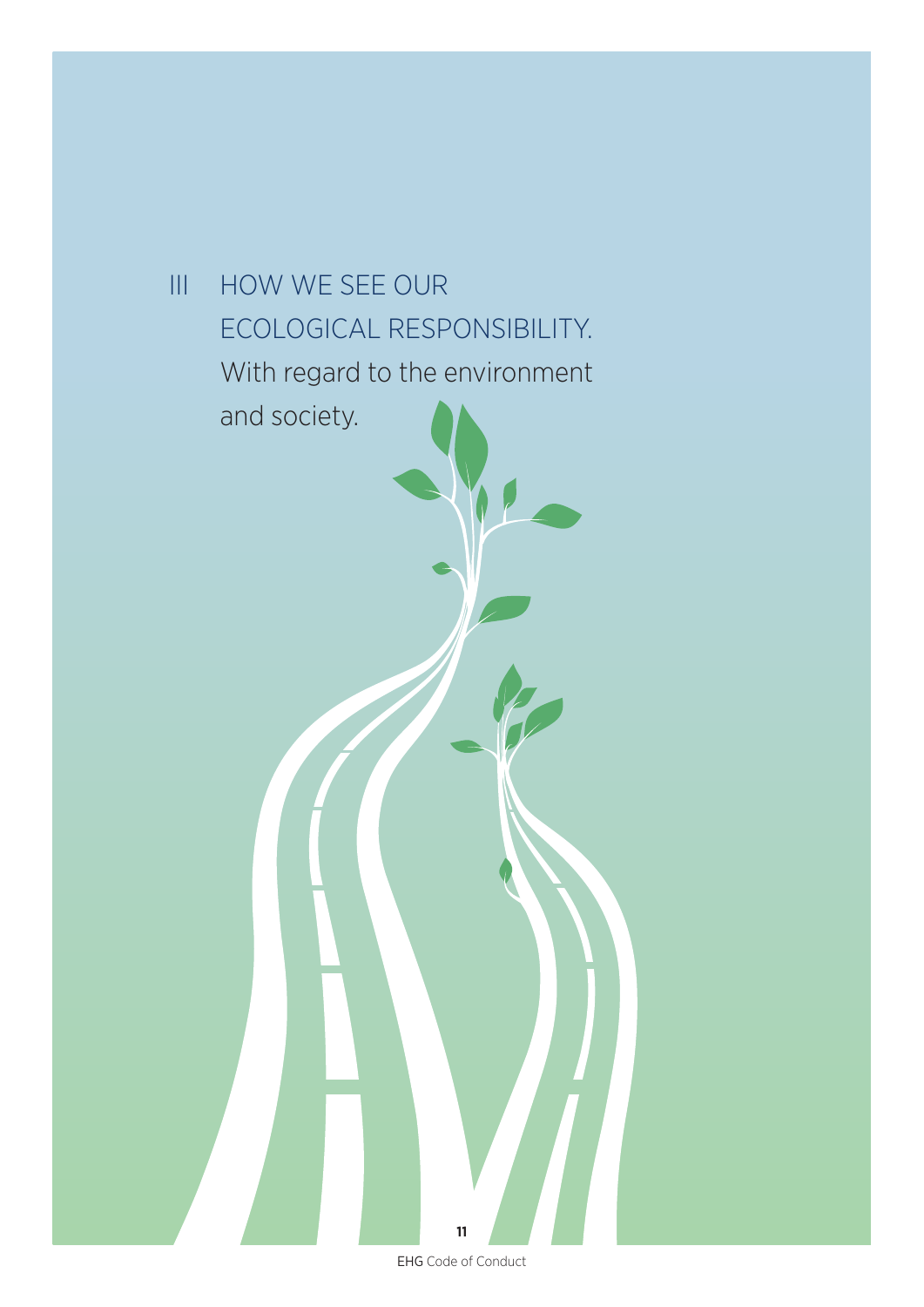#### Environmental protection. OUR ACTIONS ARE DECISIVE. 1

We underline our responsibility and commitment to society, nature, and the environment. We therefore act in accordance with this social and ecological responsibility and commit ourselves as members of EHG to pursuing sustainable business practices, using resources sparingly and economically, avoiding waste and emissions as far as possible, and keeping the working environment clean. This approach is applied not only at our sites, but also to our products, thus securing the future of our company and the health of our employees in the long term.

#### Sustainability in the value chain. OUR ACTIONS HAVE CONSEQUENCES. 2

We comply with the applicable regulations on safety and the harmlessness of the processes and the materials we use for production as well as those we market. This also applies to the purchasing of any products containing conflict minerals. We also assume our responsibility by obliging our suppliers to act with the same care in their supply chain.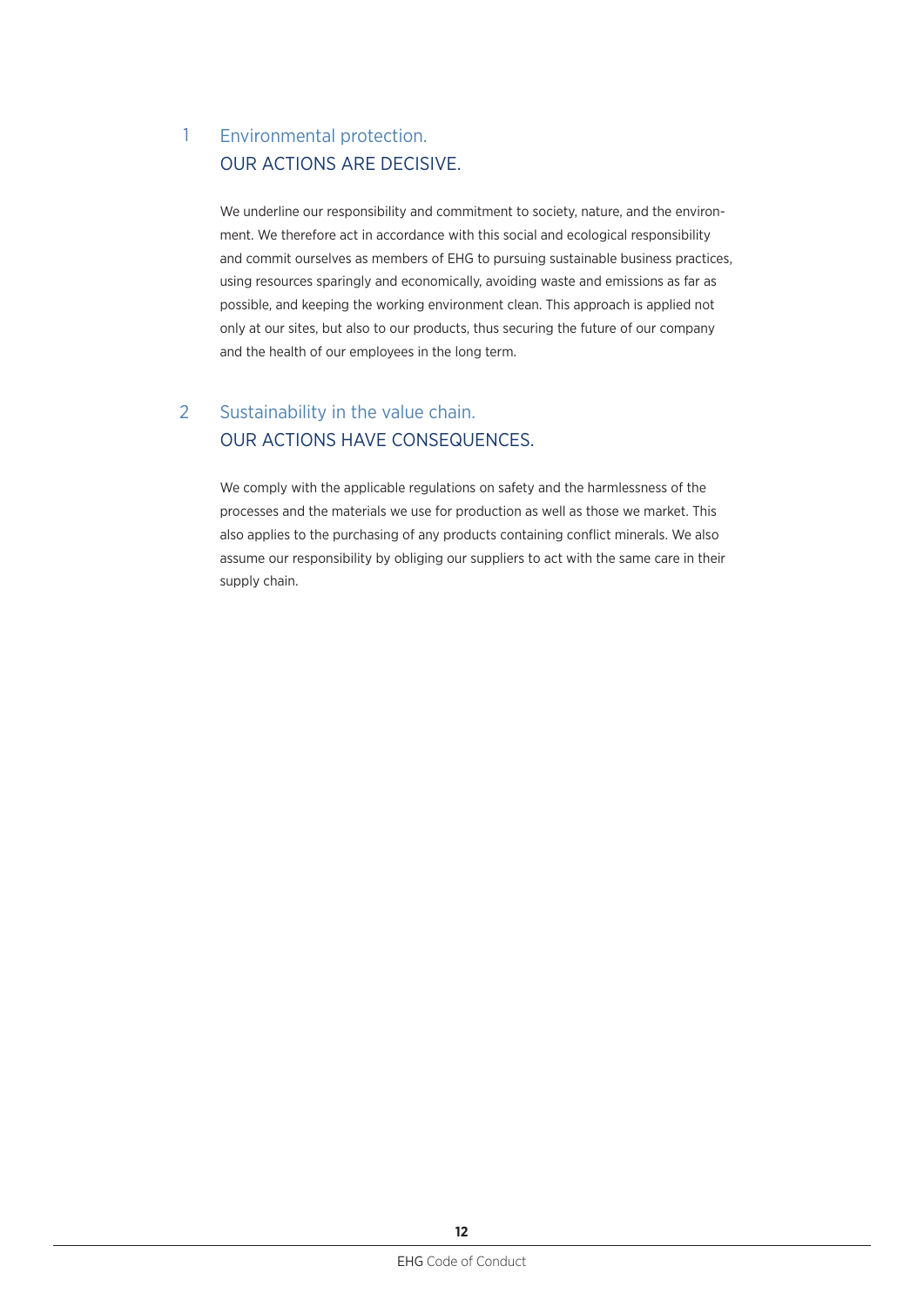IV HOW WE IMPLEMENT INDIVIDUAL PROTECTION. With special attention to data security.

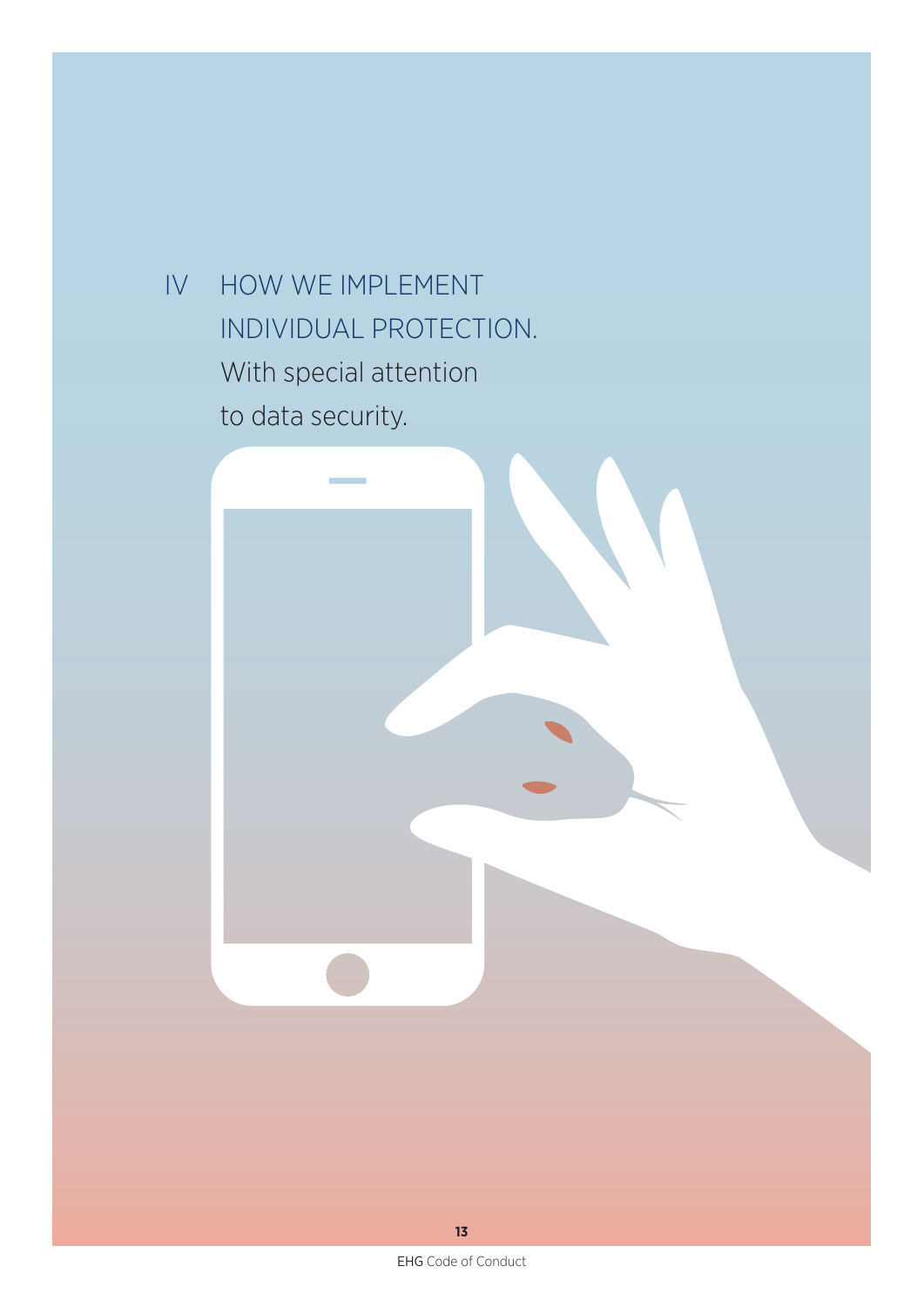#### Data protection and data security. WHAT IS IMPORTANT TO US. 1

EHG emphasizes the special importance of data security and the protection of personal data in dealing with customers, suppliers, and other business partners, but also with company employees, as stipulated in the applicable laws as well as the guidelines and agreements applicable within the company.

Each individual is responsible within the scope of his or her duties for ensuring the high level of protection established by law and regulation. The data protection regulations are strictly adhered to and the rights of the persons whose data are collected, used, and processed are fully taken into account.

#### Protection of the company. WHAT BENEFIT WE ALL GET FROM IT. 2

As a highly innovative company, we live by being at least one vehicle length and idea ahead of our competitors worldwide. Therefore we handle our company and business secrets very carefully. They may not be disclosed and must be protected by all of us as company employees. The same applies to the property rights of third parties (e.g. copyright or trademark rights).

Recognizable confidential information must also be protected and marked "confidential" and may not be disclosed either to third parties or the public. This also applies to contributions in social networks. Here, the principle "less is more" applies.

#### Dealing with corporate property. HOW RESOURCES ARE CONSERVED. 3

We handle company property (e.g. vehicles, tools, drawings, office materials) and other company assets with care and use them only for business purposes. Company property may not be removed from the company premises without authorization.

In addition, we always act according to the principle of economy and avoid waste in our daily work. This corresponds in equal measure to our demand for sustainability and the responsible use of materials and raw materials.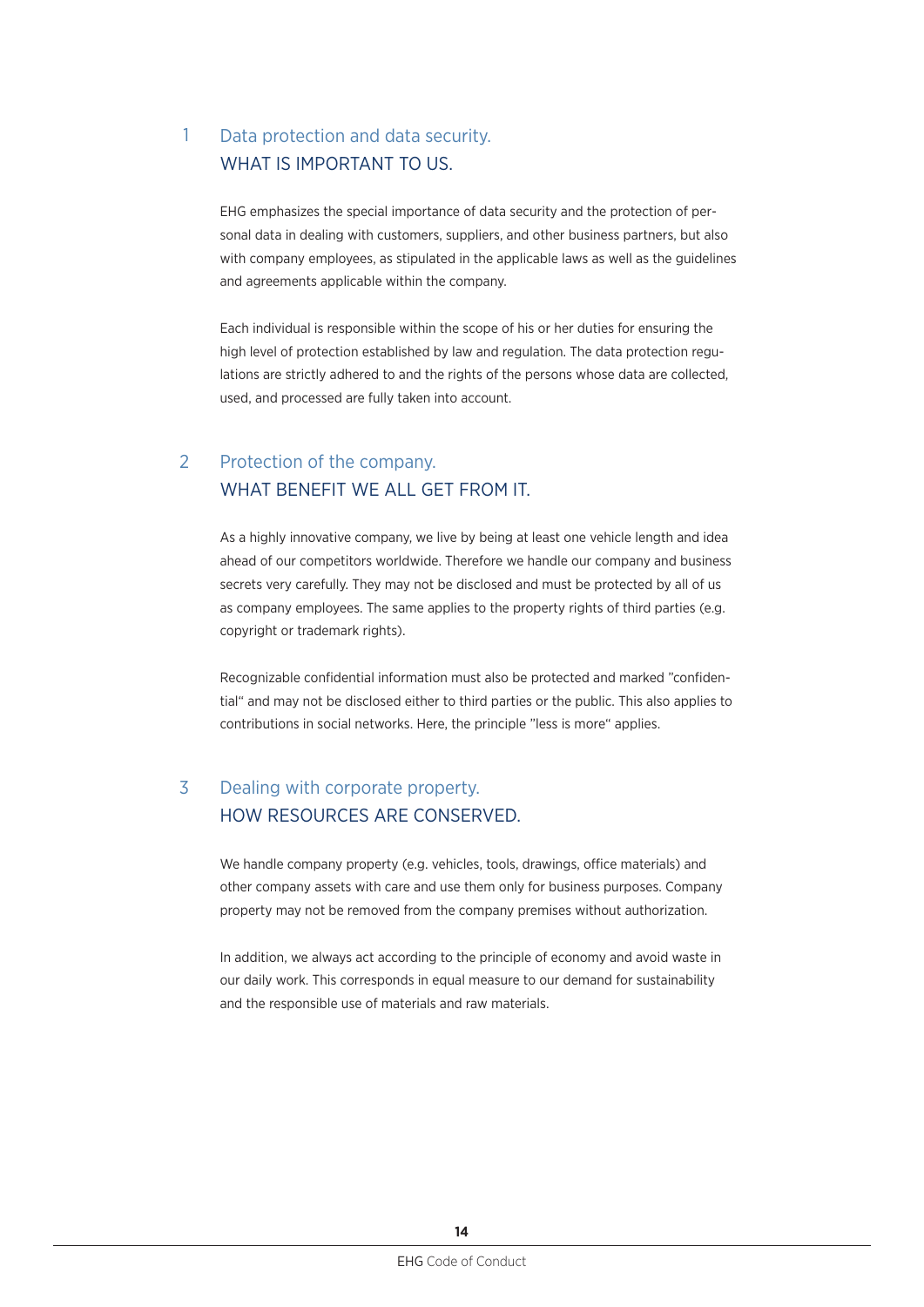#### Dealing with social media. WHERE THE BOUNDARIES ARE. 4

Communication via so-called social media and services or posting on public portals has become part of everyday life. It is therefore all the more important to pay attention to which information is disclosed. If sensitive data are passed on or unethical information is communicated, this can have far-reaching consequences for our company and the individual. Therefore, sensitive handling of media and services as well as public portals is advisable. Personal views are to be expressly marked as such.

#### Public relations. HOW WE WANT TO BE SEEN. 5

We are all responsible for the safe handling of company information. Therefore, external information and communication in the media within the framework of EHG's public relations work is carried out exclusively by the responsible Corporate Communications department of EHG and the respective brands. Requests from the media are immediately forwarded to the responsible communications department.

#### Dealing with authorities. WHY COOPERATION IS INDISPENSABLE. 6

EHG maintains a cooperative and flawless relationship with all authorities.

The information required for this purpose is provided by the responsible departments of EHG in a complete, open, correct, timely, and comprehensible manner. Non-compliant behavior slows down processes and damages the company on many levels.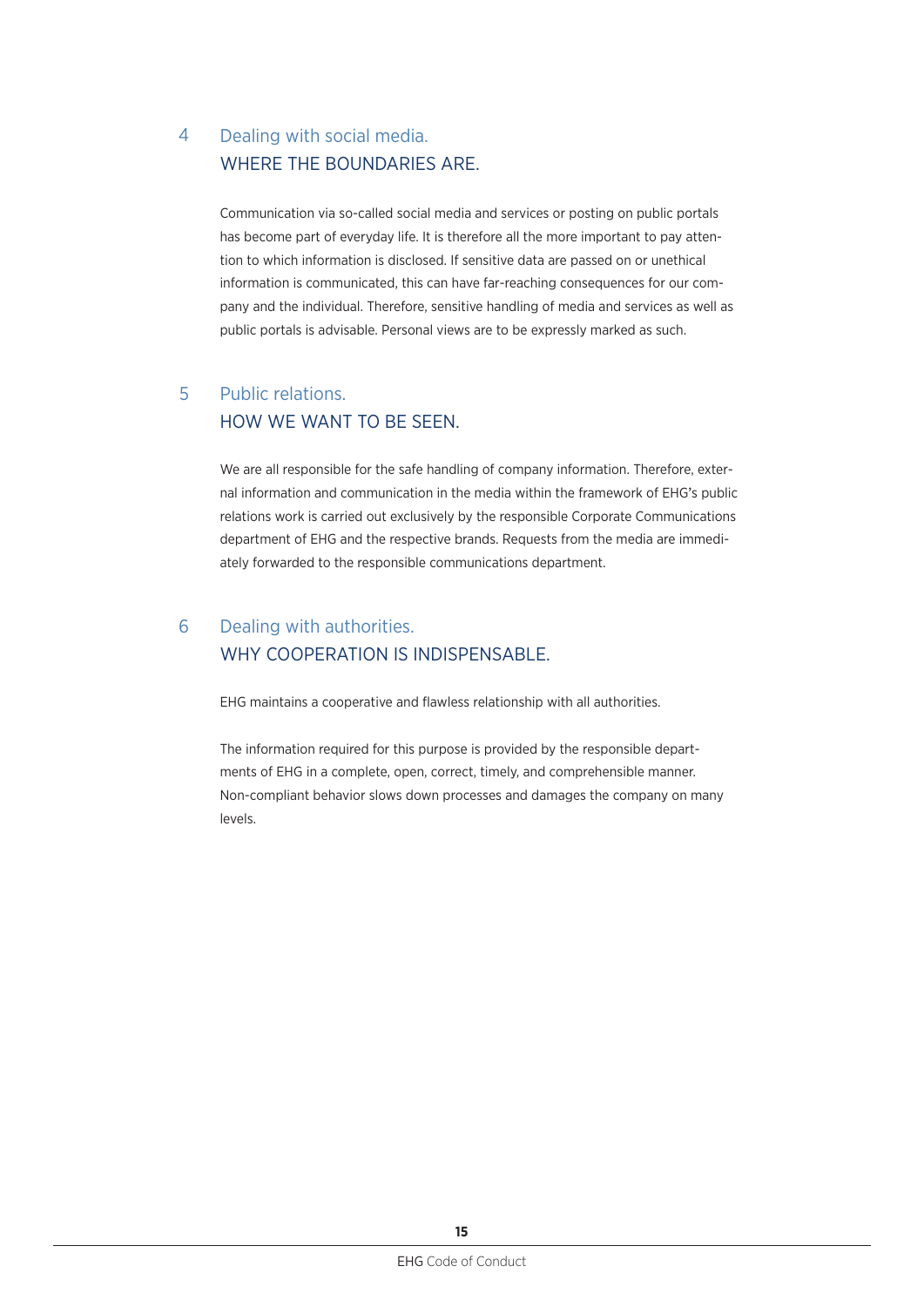V HOW WE SUPPORT EACH OTHER AT ALL TIMES. With responsibility and empathy.